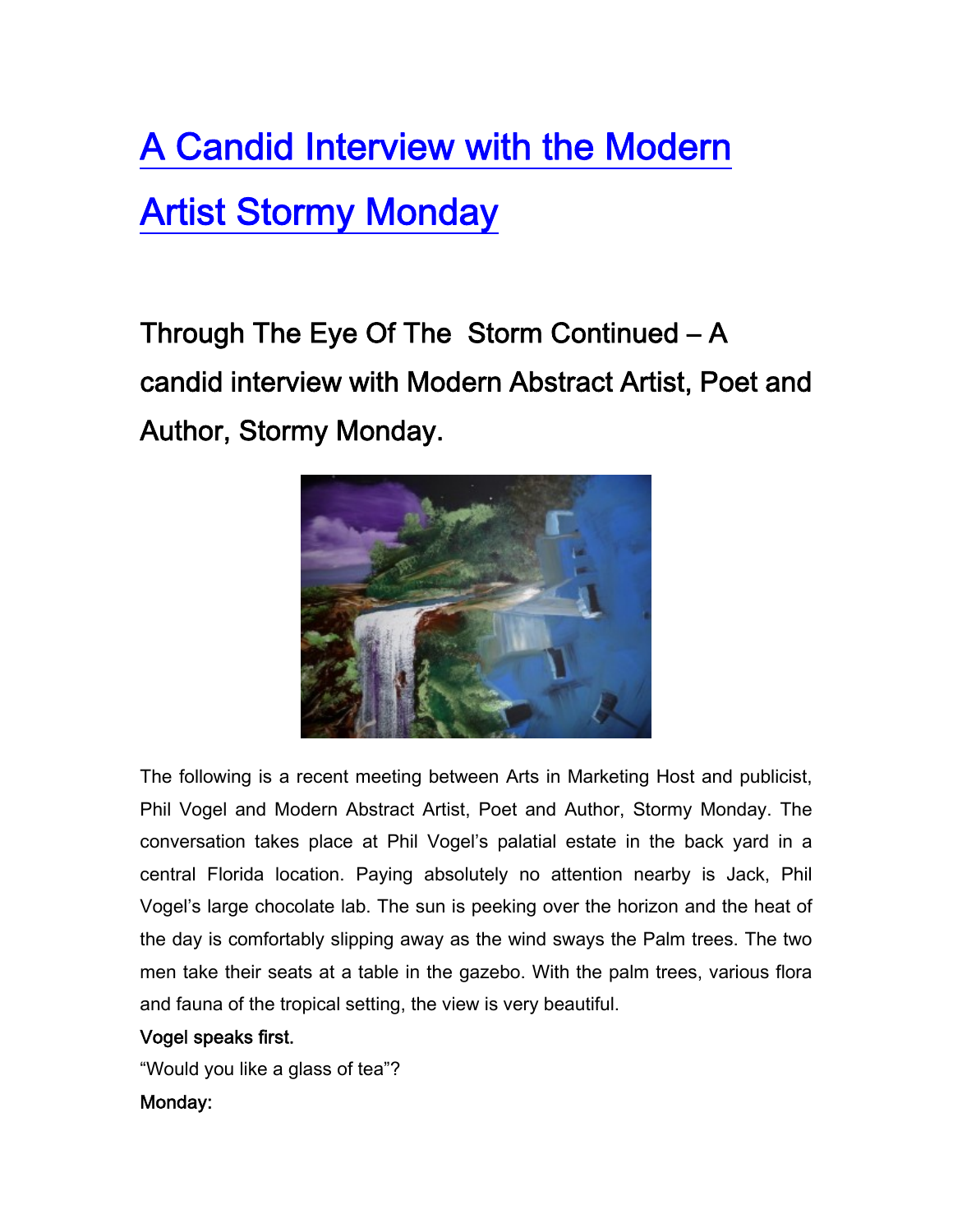"I'll have sweet tea, please."

Vogel disappears into the house and reappears with two tall glasses of iced tea. Back at the table, the conversation unravels.

### Vogel:

"Stormy, Let's talk about your Art for a minute. When did you know you were an Artist?"

### Monday:

"Truth is, I tucked it away for a long time. As a child, drawing and writing make believe stories, they were an escape for me. I was always drawing something or writing a story. I don't even want to go too deep into that right now; it's all in a book I'm writing right now, called, "STANDING IN THE STORM". To skim this, let's just say, my dad, God bless him, lived a very hard life. His Mother died when he was seven and he was pushed away from his poverty stricken father, soon after. My dad didn't know how to be a parent. After a horrible childhood and 14 years of Military life with combat trauma, I received the wrath of that. I was beaten severely and often. But, nuff said, read more about this in the book. As for the question, obviously, Art is a very deep part of me. I didn't get into Art. It got into me!"

### Vogel:

"Awesome! That is very deep. Would you give us more details?"

### Monday:

"It's true. Here's what I mean. See, through time, I did get into Art. It grew within me. It was like something in my body that I didn't have, like a new organ. After time, this organ became a part of my normal body function. Like you or anyone, we couldn't imagine living without, say, our heart. That's where I'm at now. I couldn't imagine living without Art or even writing. An important part of who the One God wants me to be would be missing. I'd die. First, my spirit, then, certainly, my body would follow."

### Vogel: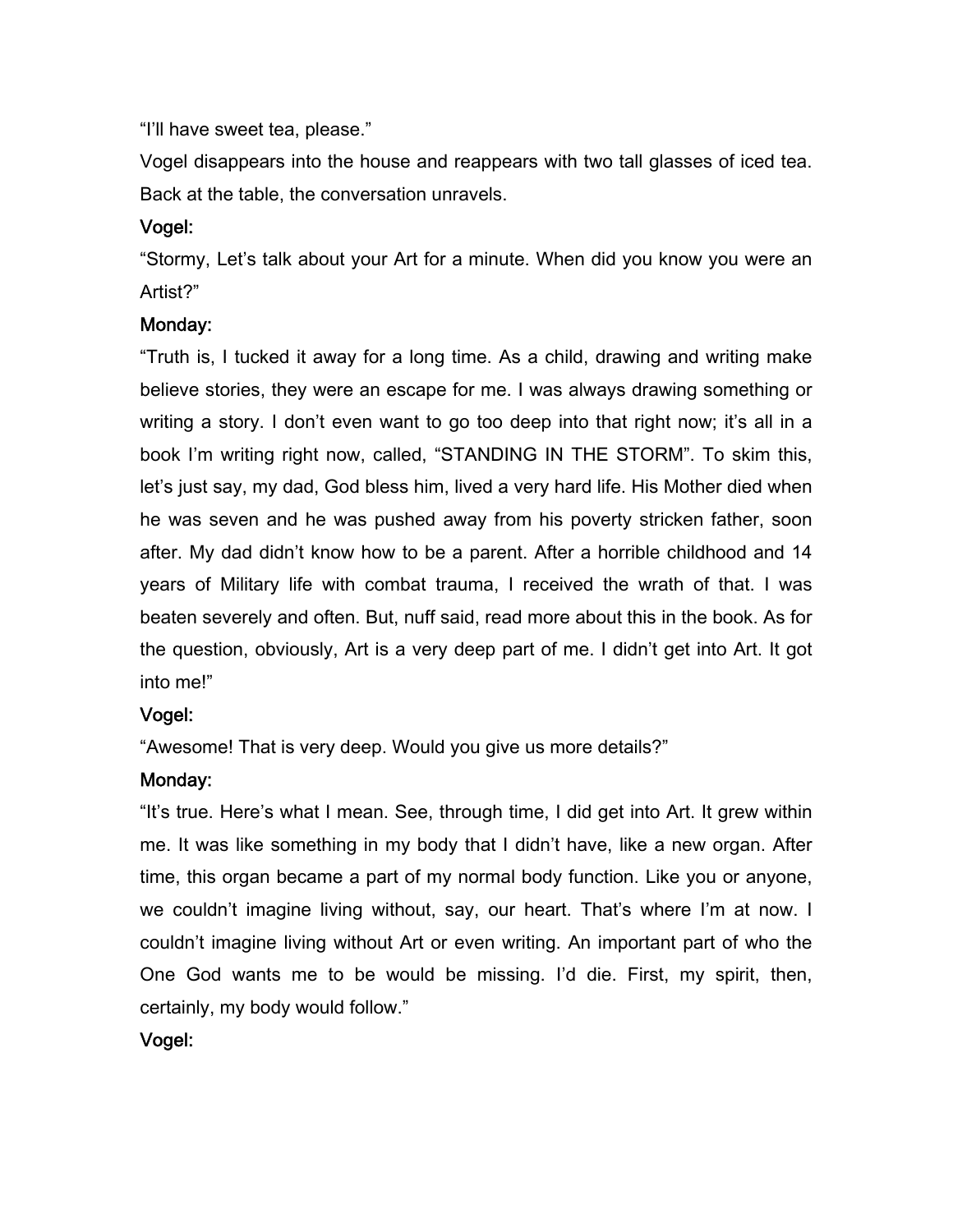"You said writing. What have you written? You had mentioned something about a book you were writing."

### Monday:

"Well, first, let me tell you about two other books I've written. These books are being published as we speak."

### Vogel:

"Yes, by all means, tell us about those."

### Monday:

"The first one is "SOUL SEEDS for your Gardens in Life". This book literally has poetry in it that I've written throughout the years. Many of my poems didn't make it into the book because I write so many. But, the book is filled with a lot of great stuff. I used to enter poetry contest when I was younger, frequently. Back in the early 80s, I was more focused on the poetry, so I'd enter them and I'd always place or win a poetry award. Time passes and awards fade, but, it seems the poetry just gets better. More mature, more seasoned, more wisdom… I don't know. As we grow in life, my words reflect that. I don't enter those contests anymore. What the poems represent now is important enough for me. So, anyway, around the poems in the book are, carefully woven, some really mind bending paintings and abstract drawings. All in all, it's a great collection of some of my very best poetry and paintings rolled into one fantabulous book. "SOUL SEEDS for your Gardens in Life", by Stormy Monday"."

### Vogel:

"When it comes out it will be a welcome addition to my library."

### Monday:

"I'd appreciate that!"

### Vogel:

"Will you tell us about your other book?"

### Monday:

takes in a deep breath of the warm night air and ponders across the landscape for a few moments. He begins to speak.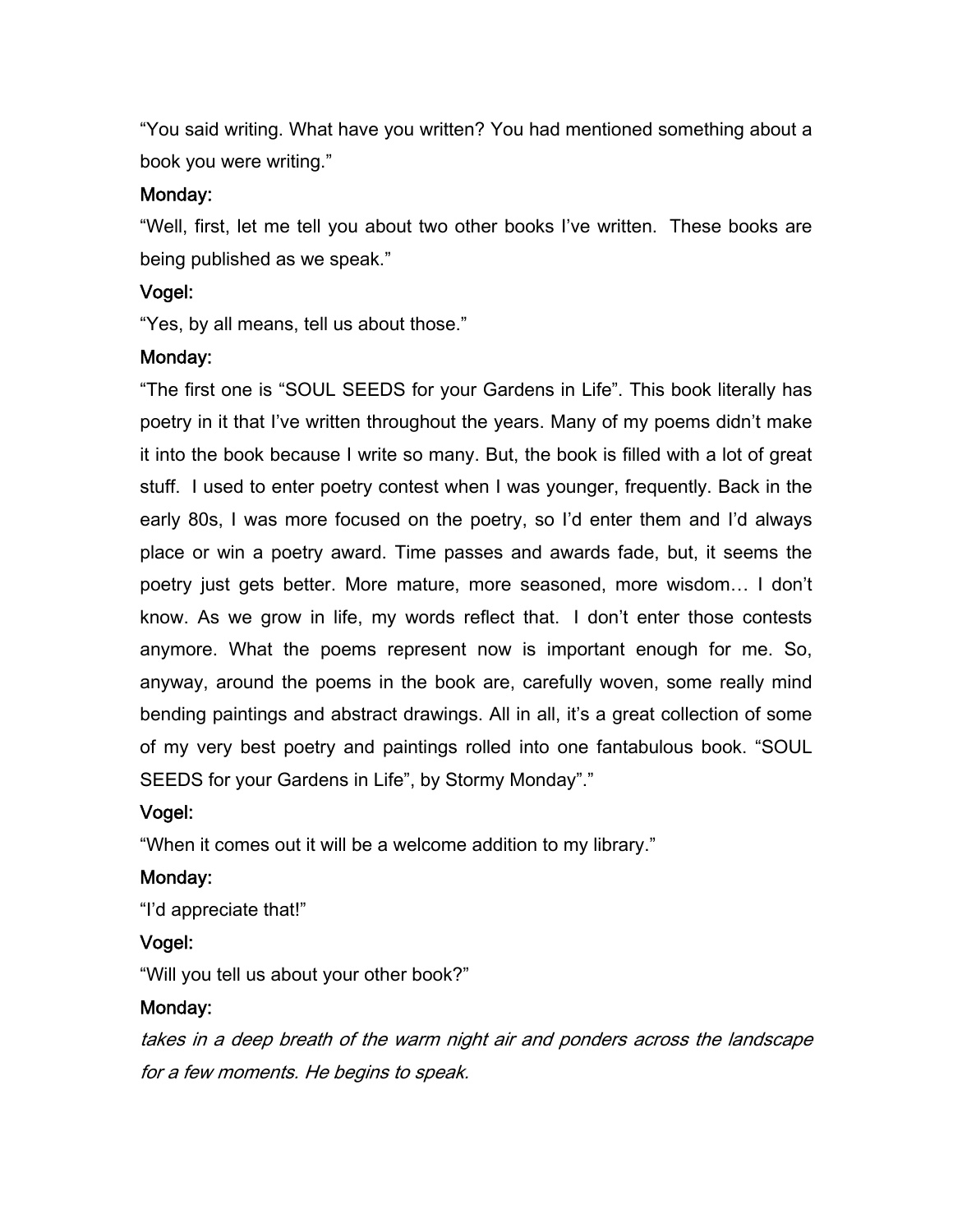""THE SECRET PATH". Wow! This book is a trip. Really! The best way to describe this book is imagine, if you will, some guy takes a hallucinogen, and right when the drug takes effect, he runs to his computer keyboard. The computer transforms into the Star Ship Enterprise and intertwines with all the brainiac components… to the festering mind of this madman. Now, the madman conflicts with the consciousness of this, but, he trudges forth and eventually, realizes, all things are what you write on the page. So, he does!"

### Phil is speechless

### Vogel:

"He does what?"

### Monday:

"He becomes the computer. He becomes the keyboard. The letters dance in constant formation and formulate a positive trail of energy. Words form and turn to pages. Pages to chapters…the story unwinds."

### Vogel:

"What's this book about?"

### Monday:

"It's a trip – literally. Right out of the mind of a homeless boy named Pheneus Moon! Although Pheneus is quite a character, the focal point is an old man. Jabet Obechon, the old man, is a mystery. The man is neither boastful nor arrogant. What he is, though, is a martial Arts Master. He's also one of the most influential Artists of the 20th century. You wouldn't know that unless you paid attention though. Jabet appeared to be a poor, simple traveler selling goods along the way. The lessons in life dance across the pages. This young boy meets all these interesting people and even a dog along the way as the secret path presents itself. What follows will either open your mind or blow it. It will definately caress your heart. On a deeper level, this book is a great read for anyone that loves Art, poetry and music… sad is the person in the World that doesn't love Art, poetry and music. Lessons in life are how we learn to be happy. This book is a how to book for lessons in life!"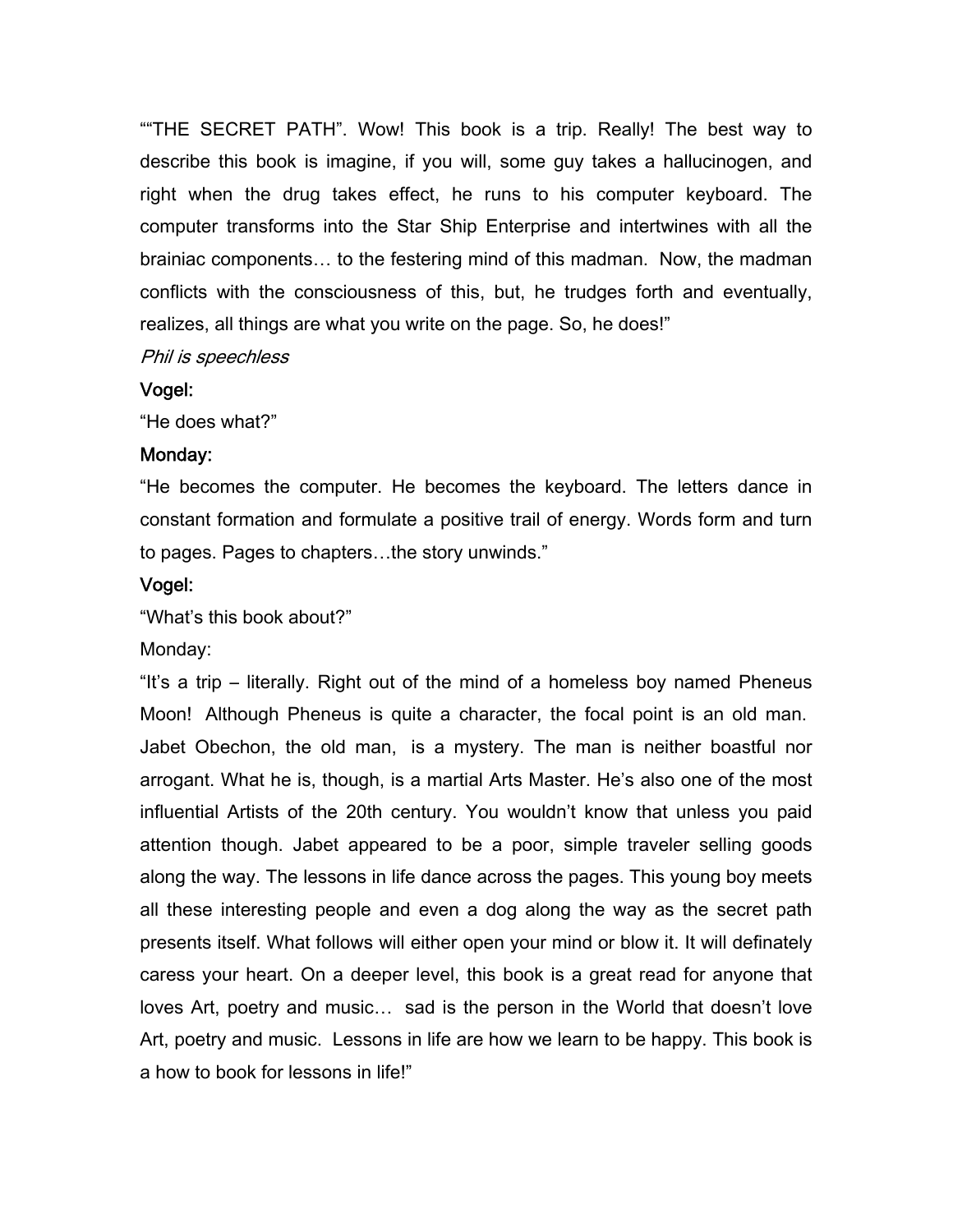# Vogel: "Well done, Stormy!" Monday:

"You know, Phil, It is what it is! The fact is it's taken me thirty years to get this book where I feel good about it. It's filled with a lot of my paintings, too. A lot of those paintings had to be created for this book. I didn't now that when they were being created. I know that now. I've re- written the text so many times I lost track. So, the book, "The Secret Path" by Stormy Monday, I fully expect to be in thirty languages someday. Someday, it'll be a movie. It's just a great story. Casting would be really important. That's beyond today, so, we'll lay that thought down for now."

### Vogel:

"Someone hearing you say all this couldn't help but wonder about your life experiences.

### Monday:

"So many! Most of my old friends are dead. We lived very hard for a lot of years. The streets, maximum security prison, drug addiction, prison gang shit, man, I've lived through far more than a man is supposed to. I figure I'm a messenger. Some things need to be said and the One God maybe, wants me to open some thinking in the younger minds. Plus, there's a thousand more abstracts pushing through me. I got lots of paint to sling. Monday smiles. You can read about my whole life in the book I'm writing, "Standing in the Storm". That'll be out, probably in early 2011. Look for that one. I even want to read it! I'm writing those pages now."

### Vogel:

"What about those other two books? When will they be out?"

### Monday:

"2010, sometime. I'm told by the publisher they're going to put one out at a time. That makes sense. They're both in they're hands now, so, when I know, you'll know. Sometime this year, for sure."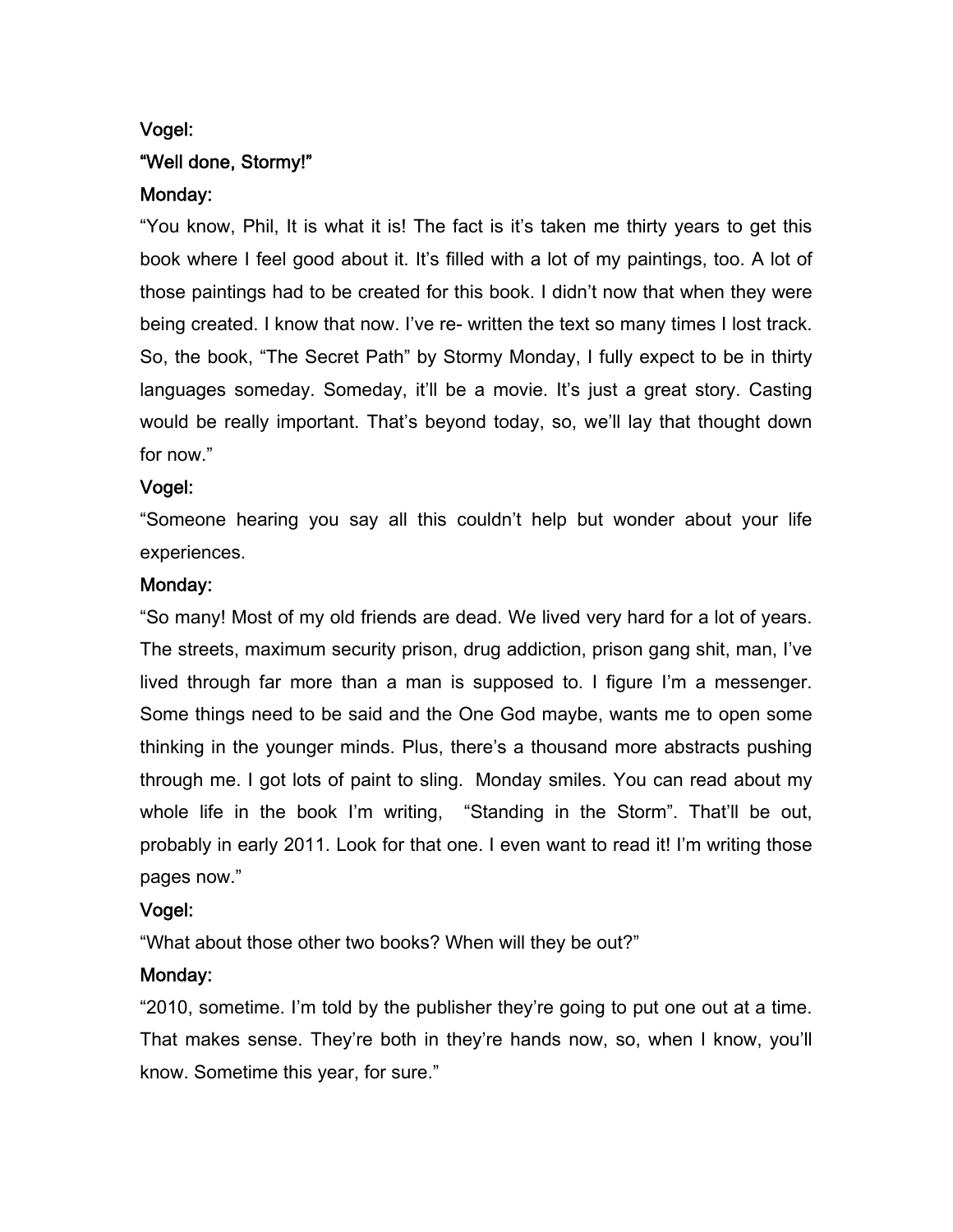### Vogel:

"What's important to you, Stormy? You know, as a person in this world today.

### Monday:

"That's a good question. Well, for me, there's an inner circle. The one God. He's important. There's no possible way to have walked in my shoes and not realize there is a power much greater than me at work here. I call him the One God. There can only be one! Also, inside that inner circle is my family. My wife and children, Mother and sisters, they're all important. Other members of my family, they're important, too. Then, close friends. Very important to me. Some say I look a little scary. I'm covered in tattoos from the old days. The other day, my wife and I were getting gas in my truck. I had the hood up, checking something and a car pulled up next to us at the pump. It was a lady and two children. They were laughing about something and happen to look over at me standing there with my muscle shirt on. They all freaked out, windows started going up and the locks on the doors clicked shut. My wife looked at me and laughed. I just smiled. What these people didn't know was, if someone did hassle them, I'd be the guy to protect them. I'd make sure no one hurt them. That's my nature. I only want to help people any way I can. I'm about goodness. There's way too much evil in the World. I lived among the evil for years. I ran with killers. Played in their playground. Brushing death was like running a comb through my hair at one time. The poet inside me kept me on the ground. Kept the human light inside me burning. Kept me on the fence of life… toying with my possibilities. But, those playgrounds got old. I got tired of being a tough guy. I got tired of shootin' cocaine till the days and the nights all became the same day, and I really didn't care anyway, because, I was pissed off at my dad for making my childhood a fucked up place to be for a kid. I got tired of the sick from chasing heroin in panic mode and running in circles. I got tired of hanging out with plastic people in their plastic worlds and nothing seemed real. Not to me! Man, I got sick and tired of being sick and tired."

Vogel: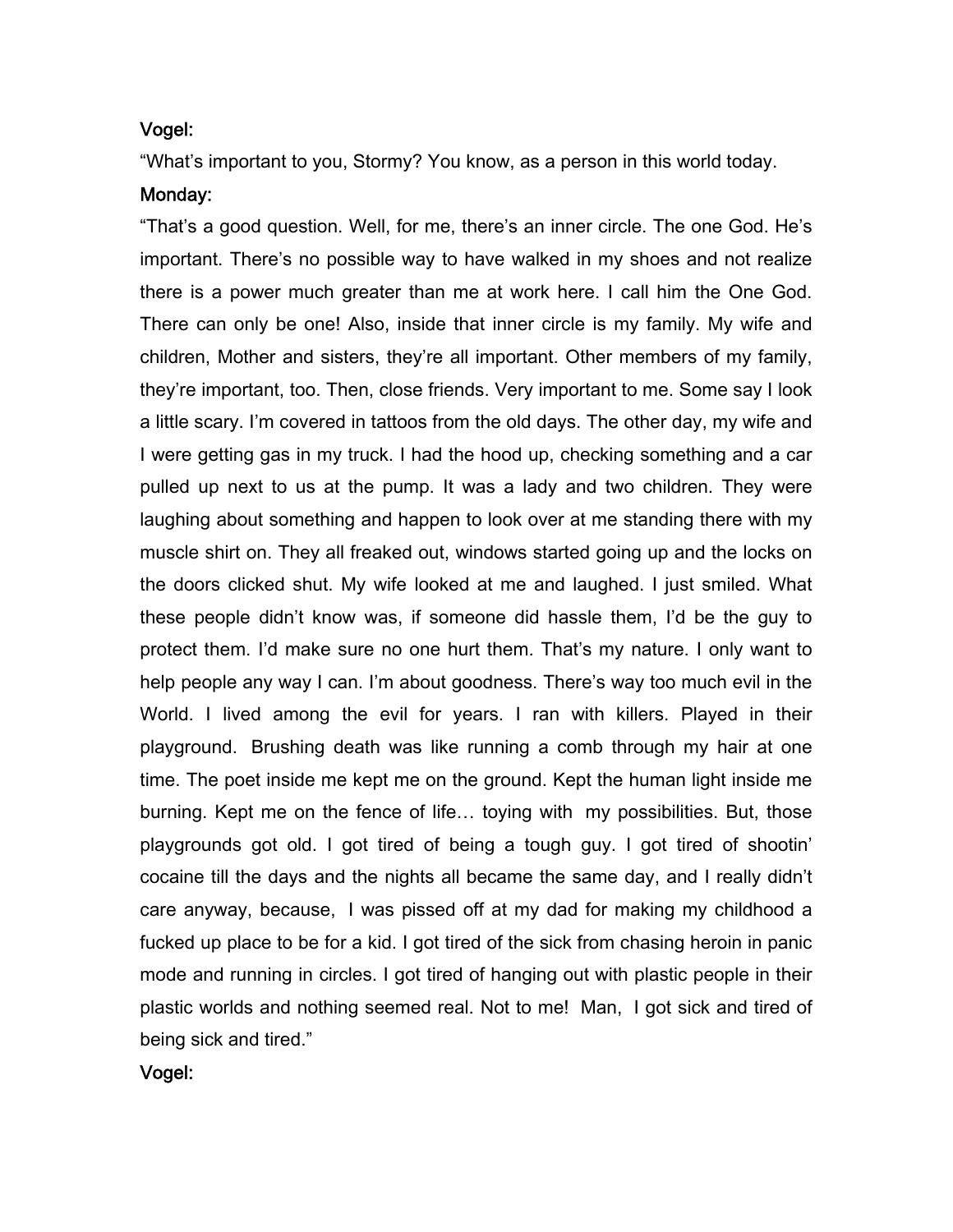"So, you went to treatment and cleaned up?"

### Monday:

"Yea, I had to. Otherwise, life's a hard place to be and people don't act right. Even in a clean world, those things apply, but, consequences and Karma. Two bitches walkin' hand in hand! Don't get on the bad side of either one of them! Hey, "Standing in the Storm" by Stormy Monday. This book is my insidesl spilled out all over my soul and it's ripped into tiny little fragments of itself. Then, it's sprinkled across the window of time. All that and more, just for your viewing pleasure. With some of my coolest newer abstracts and my life story, it'll be worth far more than the money you pay for it."

# A great read for sure!

### Vogel:

"So, what's happening with your Art these days? Anything we should know about?"

### Monday:

"As a matter of fact, right now, I have an Abstract piece entered into Americas next Master Artist contest, being held by Art.com It's a very personal piece to me. I mean, it means a lot. The whole reason for doing it, ya know, because of the horrific nightmare for all the Louisiana people during and after that devastating hurricane. It's time to celebrate their recovery. My entry is called "Mardi Gras". Here's a link to check it out. If you love it, let your vote reflect that. The public voting is going on until May 7th. I'd really appreciate your vote and the votes of all your friends."

[Vote Here !](http://apps.facebook.com/contestshq/contests/26431/voteable_entries/3855672?order=recency)

[http://apps.facebook.com/contestshq/contests/26431/voteable\\_entries/3855672?](http://apps.facebook.com/contestshq/contests/26431/voteable_entries/3855672?order=recency) [order=recency](http://apps.facebook.com/contestshq/contests/26431/voteable_entries/3855672?order=recency)

### Vogel:

"Stormy, I've really enjoyed our conversation. Thank you for stopping in and come back anytime."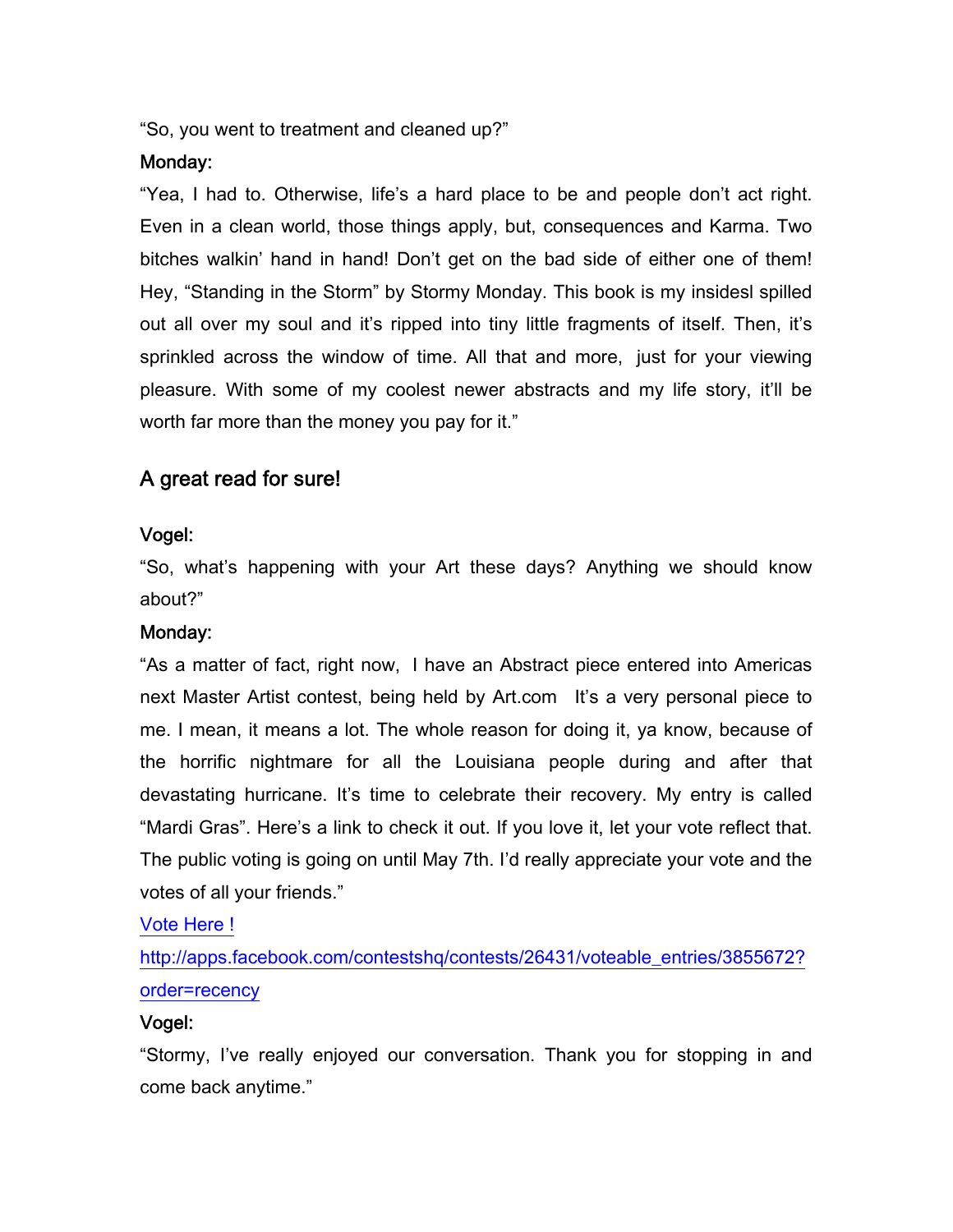# Monday:

"You're welcome. Phil, you've been great. Thanks for having me."

# Vogel:

"Oh, is there a way for people interested in seeing more of your Art or you, to get a hold of you?"

### Monday:

"Oh yea. If you want to see more of my Art, go to stormymondayart.com You can also add me as a friend on facebook at

stormymondayart/facebook.com

If you want to purchase prints or paintings, or just chat, contact me at stormymondayart@hotmail.com



One final thought… that Art

competition has entries in it from around the World. Please, go t[o](http://www.stormymondayart.com/) [stormymondayart.com](http://www.stormymondayart.com/) and check out my Art. Public voting is over on May 7th. Take a few moments and vote for me. The win would introduce me to the World. I'm ready for that, finally. I can't win if you don't vote. So, for me, vote! Good by all. I'm in the wind. "

As Stormy took off in his big black truck down the driveway, an old familiar dog named Jack walked up to Phil for his gentle pat. As Phil bends to give Jack some attention, Stormy's truck disappears from sight.

# Vogel:

"Jack, You okay, boy? Yea, you're okay."